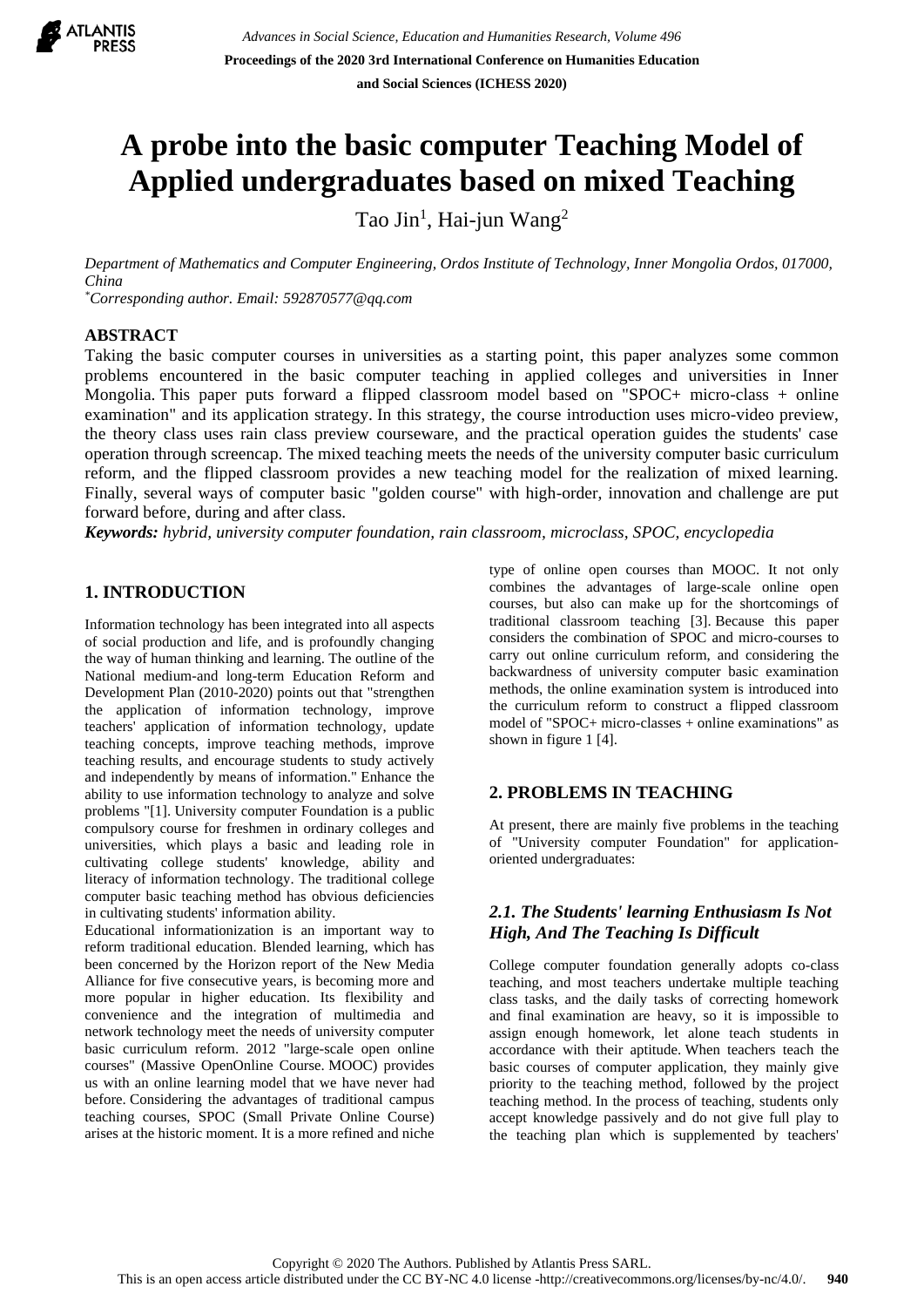guidance and students' learning. In addition, the implementation of information technology courses in different regions and different schools and the situation of students themselves lead to great differences in information technology-related knowledge mastered by students before entering the university. Very few children

from pastoral areas have come into contact with computers, do not know how to type on computers, and have a poor computer foundation, which is also the reason why they are not enthusiastic about learning.



**Figure 1** reversal classroom model of "SPOC+ micro-class + online examination"

# *2.2. The Teaching Content Is Not Updated In Time, And The Teaching Means Are Traditional*

The rapid development of information technology has brought a lot of new domain knowledge to university teaching, but the university computer foundation has not introduced new ideas, new knowledge and new technologies into the classroom in time. At the same time, the course hours of basic computer teaching in many colleges and universities have been shortened, and the teaching content is impossible and unnecessary to involve all the knowledge and technology in the computer field, but to form a relatively stable one. It can reflect the essential characteristics, basic methods and core ideas of computer science. At present, the common problems in the teaching content of college computer basic courses are as follows: first, the knowledge of teaching content is aging. The content of teaching knowledge is too dependent on teaching materials, and the new ideas, new knowledge and new technologies in the field of computer are not introduced into the classroom in time; the second is the isolation of teaching content. Computer basic teaching is simply to let students master basic computer knowledge and operation skills, the teaching content is separated from students' professional learning; third, the structure of teaching content is unreasonable. The update of the textbook version is slow, and some materials are no longer suitable for learning. The teaching content lacks the systematicness and connectivity among computer

knowledge, ability and literacy, and does not make full use of computational thinking to reorganize the teaching content of the course.

## *2.3. The Interaction In Classroom Teaching Is Insufficient, And The Degree Of Students' participation Is Not High*

Learning is a process in which individuals construct the meaning of knowledge in the interaction with the situation. Effective teaching essentially depends on the relationship between people and the relationship between cognition and life. The interaction in the teaching process is the main link to stimulate students' interest in learning, arouse deep thinking and improve the quality of teaching.The teaching interaction with the involvement of information technology expands the interactive channels, creates a variety of interactive environments, enhances the timeliness of interactive feedback, and changes the existing evaluation methods of interactive effects. However, at present, the computer basic courses in most colleges and universities basically follow the traditional teaching mode of classroom teaching, which generally has a large number of students, limited class hours and insufficient interaction in classroom teaching. the problem of students' participation in the teaching process is not high. The main reasons are: first, the classroom teaching only pays attention to the presentation and explanation of the content, and the performance of the content is mainly static, neglecting the creation of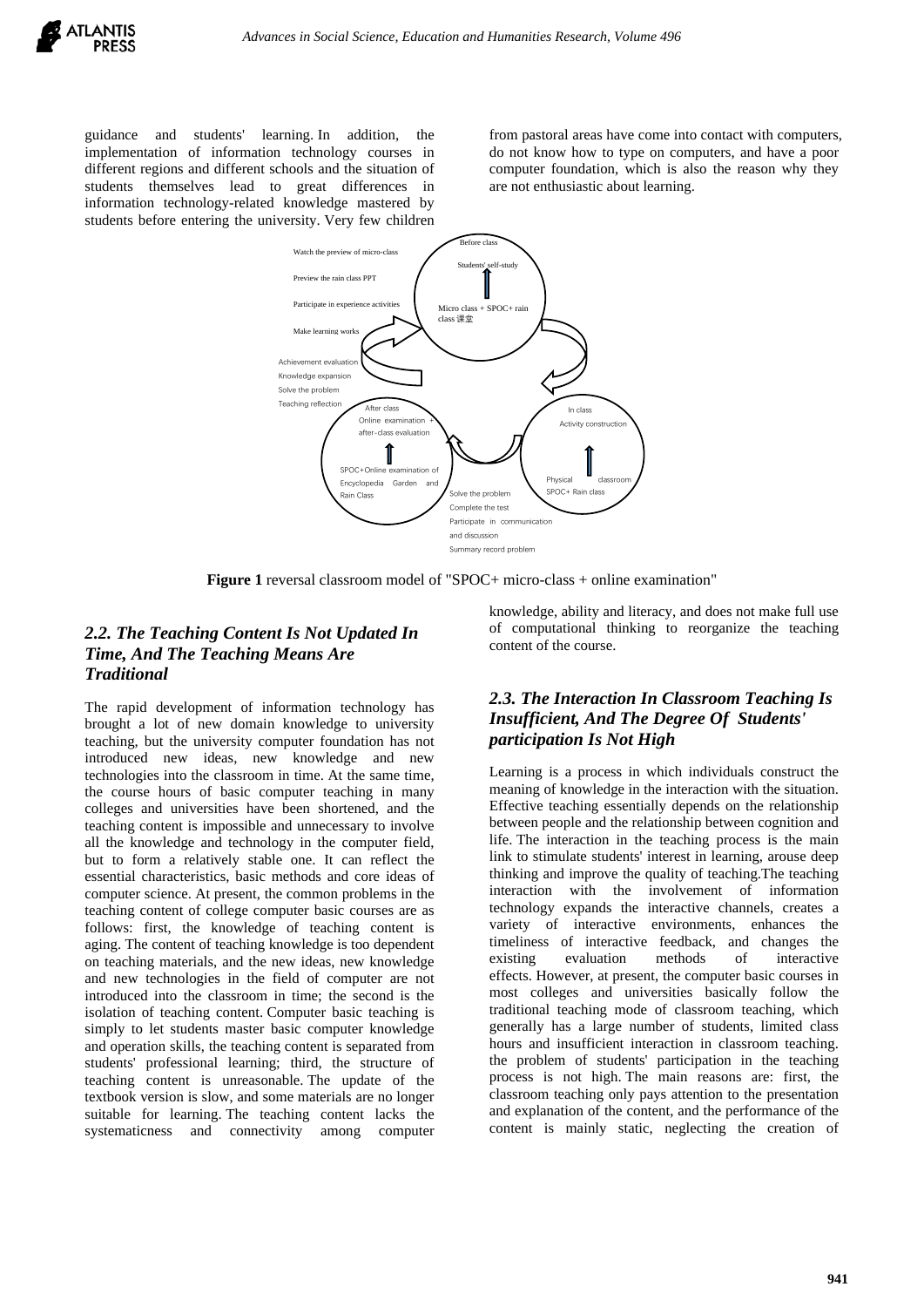

interactive learning environment and interactive activities; second, the interaction between teachers and students is dominant in the teaching process. the incidence of other interactions (student-student interaction, human-resource interaction) is relatively low, and there is an obvious imbalance in the participation of teachers and students in the process of interaction. Third, a variety of interactions supported by information technology are not fully used in teaching practice, even if some classes use WeChat group, QQ group, e-Mail and other ways to expand interaction, but these interactions are scattered, interactive topics are disorganized, and the interaction process is easy to break away from classroom teaching.

## **3. MIXED TEACHING AND ITS KEY TECHNOLOGIES**

## *3.1. SPOC*

The whole process of teaching includes three links: before class, during class and after class. Before class, during class and after class.

SPOC is the abbreviation of English Small Private Online Course, that is, small-scale restricted online courses. The student size of SPOC courses generally ranges from tens to hundreds, with specific entry conditions. The SPOC discussed here is aimed at college students within the fence, that is, on-campus classes, which is a hybrid learning model that combines physical classroom teaching with online learning. In the university campus classroom, teachers first assign the lecture video as homework for the students to watch and learn, and then answer the students' questions in the physical classroom teaching. The author believes that although domestic and foreign scholars have different expressions of the flipped classroom, the essence remains the same: that is, in the modern information technology environment, students learn the targeted videos provided by teachers before class, electronic textbooks and other resources to learn independently, in class through independent exploration or cooperative exploration, completing projects and solving problems to complete knowledge internalization [5]. One of the advantages of SPOC is the use of fragmentation time, seamless convergence, flexibility and convenience, thus improving efficiency. At present, the practice of using SPOC to implement teaching has been widely recognized in colleges and universities all over the world. SPOC connects mobile devices with learning, realizes seamless and continuous learning under situational activities on multiple occasions, enriches information-based teaching activities, is conducive to the deep integration of information technology and curriculum, and facilitates independent exploration, discussion and cooperation. 50% of freshmen do not have computers, SPOC can be very convenient to learn through mobile phones.

#### *3.2. Micro Class*

With regard to micro-courses, from the initial prototype to the later emergence of a more mature definition, a number of scholars have defined it. In 1998, Nanyang University of Technology considered that in order to achieve the teaching goal, the micro-course was applied to teaching projects or teaching units with a duration of 1-2 class hours. Jianlin and Hu Tiesheng pointed out that the microcourse is a short video made to explain a certain knowledge point, which is the representative of the new web-based learning resources. Li Jiahou believes that micro-courses refer to courses with clear teaching objectives, concise teaching contents, certain knowledge points and less than 10 minutes of time. The definition adopted in this paper is Professor Li Jiahou's definition, that is, micro-class is an online teaching video with the goal of explaining a certain knowledge point, in the form of short online video, for the purpose of learning or teaching application [6]. The author thinks that the definition describes several elements of micro-class, and the carrier based on video is the common form of microclass, including effective classroom organization and assessment feedback functions such as advanced exercises, etc., as well as learning units. to solve the problem of what to learn and how to learn in micro-class. Table 1 shows the specific arrangement of content micro-courses with typical knowledge points in the basic part of university computer.

#### Table 1 arrangement of knowledge points of computer basic microcourses in universities

| The Foundation of computer Application in University |                                                          |                                         |                                      |
|------------------------------------------------------|----------------------------------------------------------|-----------------------------------------|--------------------------------------|
| <b>Serial</b><br>number                              | Chapter name                                             | Number of<br>knowledge<br>points (unit) | Total video<br>duration<br>(minutes) |
| Chapter <sub>1</sub>                                 | <b>Basic</b><br>computer<br>knowledge                    | three                                   | thirty-one                           |
| <b>Chapter 2</b>                                     | Computer<br>data<br>representation                       | three                                   | twenty-nine                          |
| <b>Chapter 3</b>                                     | Office<br>software                                       | ten                                     | ninety-eight                         |
| <b>Chapter 4</b>                                     | <b>Basic</b><br>knowledge of<br>computer<br>network      | three                                   | thirty-two                           |
| <b>Chapter 5</b>                                     | <b>Basic</b><br>knowledge of<br>multimedia<br>technology | two                                     | twenty-seven                         |
| <b>Chapter 6</b>                                     | Algorithm<br>basis                                       | two                                     | twenty-eight                         |
| <b>Chapter 7</b>                                     | Computer<br>information<br>security<br>knowledge         | two                                     | twenty-seven                         |
| <b>Total</b>                                         |                                                          | twenty-seven                            | two hundred and<br>seventy two       |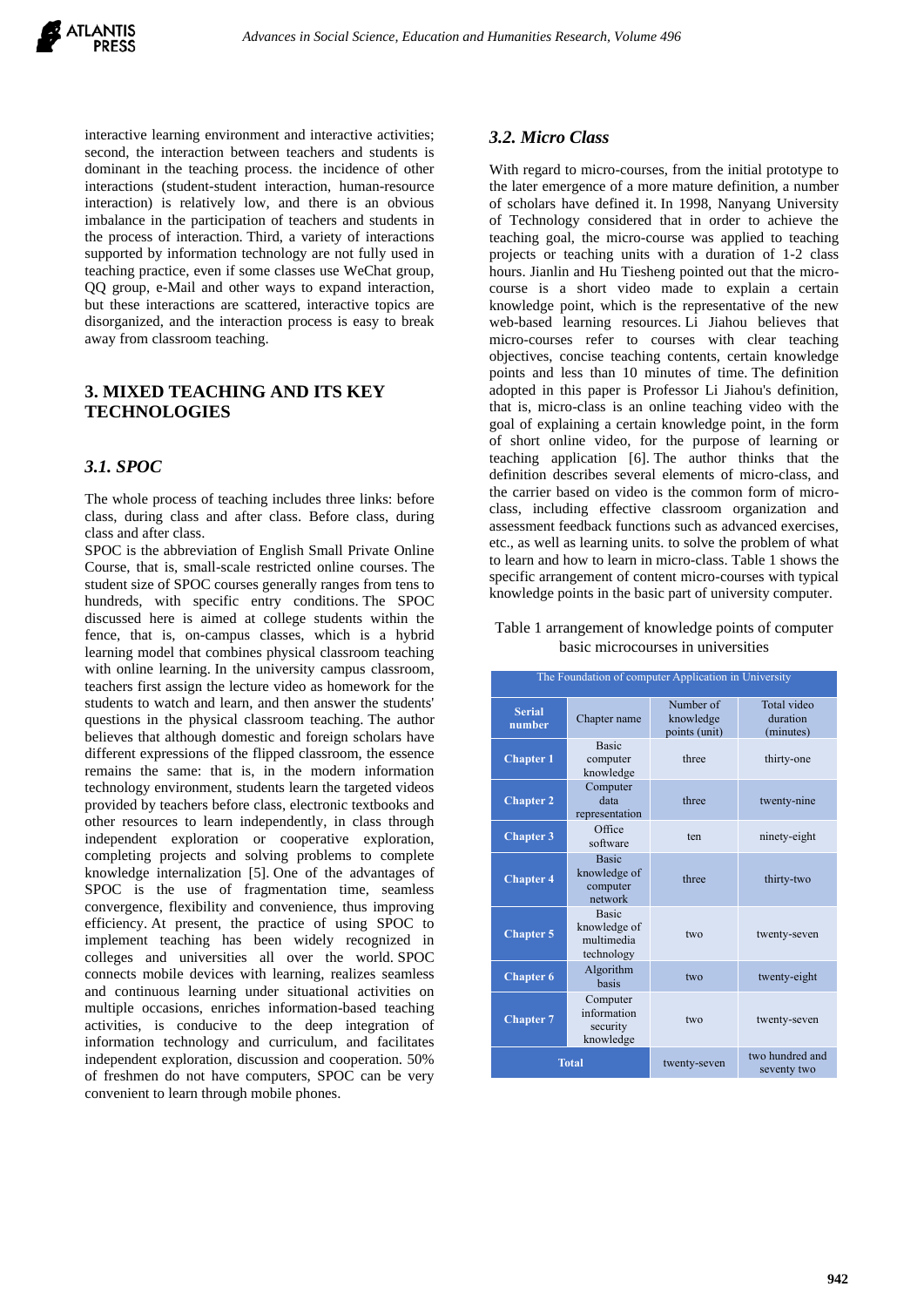

#### *3.3. Rain Class*

Rain classroom, jointly launched by Tsinghua University and School online, as a free wisdom teaching solution, provides a good wisdom teaching environment for wisdom teaching. Although the smart classroom which has not spent a lot of money to build is fully functional, it has the advantages of low investment, good effect and simple operation, which makes it a lightweight smart classroom.Teachers use rain classroom tools to enrich teaching methods, optimize teaching methods, improve classroom efficiency, and control from the "pre-class-inclass-after-class" learning process [7], and push the preview courseware through the rain classroom before class. In the course, students can scan the code to check in, take quizzes in class, and discuss on-screen comments through their smartphones.Rain classroom automatically collects a series of data of students in the learning process, and gives a learning report according to the results of data analysis, which can monitor the learning process and guide teaching and learning more effectively.

#### *3.4. Encyclopedia Online Examination*

In the encyclopedia, there are nearly 1000 multiple choice questions, fill in the blanks, and nearly 100 Office practical questions. The question bank is updated every year, so that the examination questions keep pace with the times. When the students usually take the examination, when the students submit the papers, the examination system is set up to directly display the scores of various body types, and immediately display the correct answers of the students' answers and test questions, which can facilitate the students to understand the loopholes and deficiencies of their own knowledge in time, and help them to master the basic theoretical knowledge and Office practice in a down-to-earth manner. Students' examinations are objective and flexible. The online examination of the Encyclopedia Park lays a solid foundation for students to participate in the National Office II examination.

Starting from the students of grade 2017, the mid-term and final grades of the basic course of computer application in our college are examined by computer paperless examination, and the examination questions are randomly selected from the examination questions database of the encyclopedia examination system. and there are very strict proportion requirements for different difficult and key knowledge points, and strive to objectively and comprehensively reflect students' understanding of knowledge points with the combination of practical operation ability and theoretical basic knowledge. Students must take a unified examination at a specified time and place, and then be judged automatically by the computer examination system. The paperless examination realizes the docking between the students and the national Office II examination, which frees the teachers from the heavy task of judging papers.

## **4. REVERSAL CLASSROOM TEACHING MODE BASED ON "SPOC+ MICRO-COURSE + ONLINE EXAMINATION"**

## *4.1. Reversal Classroom Teaching Mode Based On "SPOC+ Micro-Course + Online Examination"*

Before class, we mainly rely on the SPOC platform to complete the effective learning of system knowledge. The teacher presents all kinds of learning resources in the SPOC platform in advance. According to the learning task list and question guidance issued by the teacher in advance, the students watch the micro-class video independently before class to learn the relevant knowledge, and complete the training and testing according to the specific learning requirements. Figure 2 shows the students completing the works submitted by the greeting card after self-preparation. Under this learning mode, students can flexibly arrange the time and place of learning, make full use of the fragmented time in daily life, and can also study the learning content repeatedly according to their own situation. At the same time, students can also communicate and discuss through the SPOC platform, summarize and record the difficult problems in self-study and feedback to teachers, so that teachers can answer questions pertinently in class. Of course, through the communication between teachers and students and between students on the SPOC platform, some difficult problems can also be solved directly before class.



**Figure 2** display of student works

## *4.2. Construction Of Teacher-student Activities In Class*

The imparting of knowledge is completed before class, which mainly relies on the physical classroom teaching environment and after-class autonomous learning to enable students to complete knowledge internalization by participating in a variety of activities. Teachers organize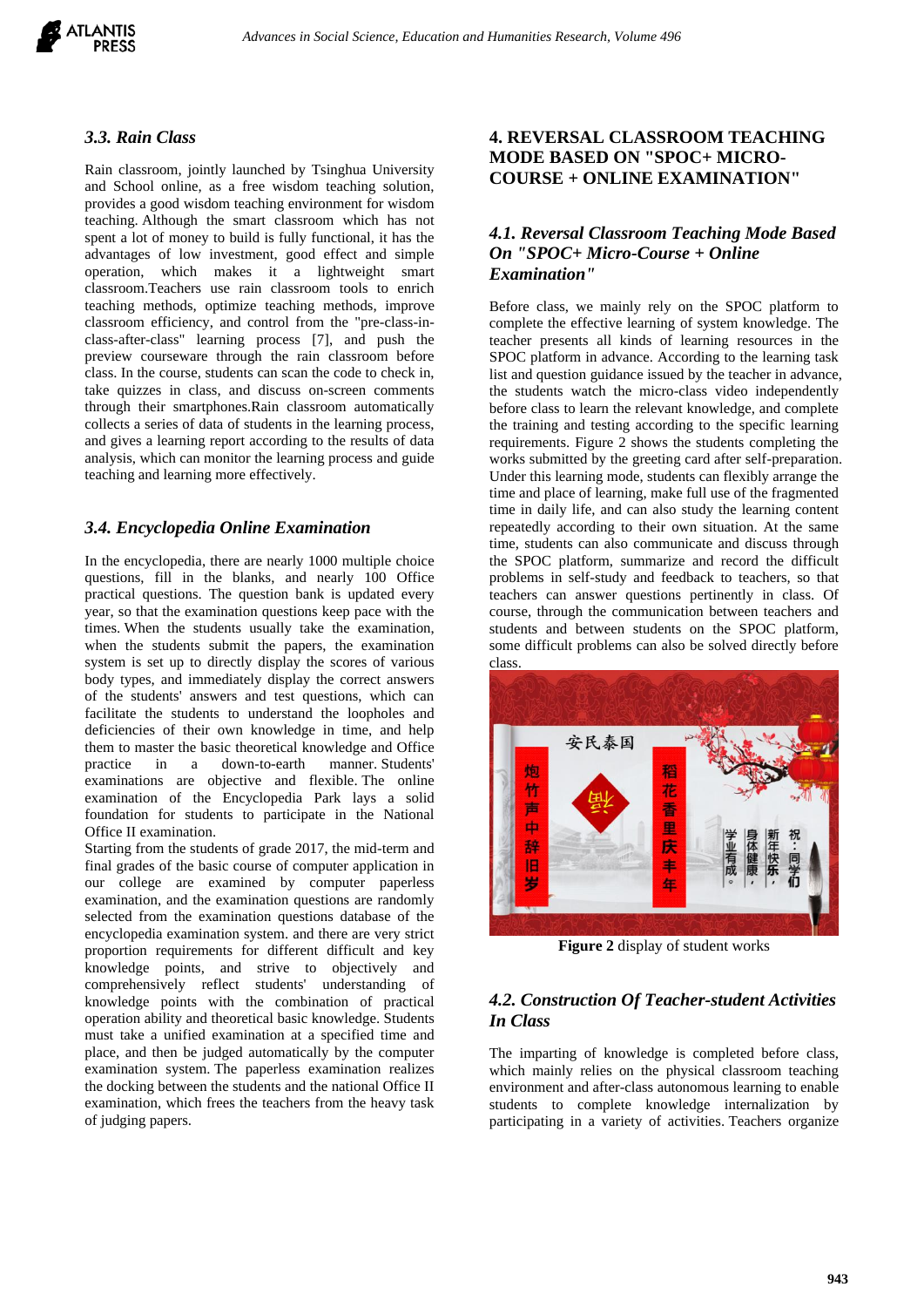students to carry out learning activities such as problem inquiry, task-driven, project learning, game-based learning, group collaborative learning and case learning, and choose the corresponding learning methods according to different types of teaching content and students' specific conditions. The teacher mainly carries on the demonstration, the question and answer interaction, organizes the student to carry on the discussion debate, assists the student to produce the work, acts as the good activity "director". On the other hand, students devote themselves to learning, actively participate in various activities, carry out cooperative research, solve problems, and submit learning results. With a certain knowledge base, students explore and study related problems more smoothly.Evaluation and expansion of teachers and students after class. After class, relying on the encyclopedia examination system, rain classroom for learning effect testing, learning achievement improvement and mutual evaluation exchange, students' self-evaluation, student-student mutual evaluation and teacher evaluation can be combined.

In addition to the evaluation and exchange of students' learning works, it is also necessary to evaluate students' participation in various activities (including watching microclass resources, asking learning questions, participating in exchanges and discussions, uploading learning resources, evaluating learning achievements and sharing learning experiences, etc.). Students should summarize and reflect on their learning, sort out the excellent performance and existing problems in the learning process, in order to adjust the learning rhythm and strategies, and expand and improve the knowledge they have learned. Teachers should summarize and optimize the contents, means and methods of each link according to the problems in the teaching process, so as to further improve teaching, enhance teaching effect and promote teachers' self-development.

# *4.3. Build A Diversified Examination Question Bank*

The effective use of the encyclopedia "autonomous learning, independent evaluation" platform system serves the teaching and practice of computer foundation, and the primary task is to build a diversified examination question bank. The examination questions for theoretical content mainly appear in the form of multiple choice questions and fill in the blank questions. For practical content, the test question database mainly appears in the form of cases, which mainly come from real life and work. For example, word cases include the production and typesetting of general word tabloids, the production of invitation letters, and so on. The case covers most of the knowledge points of word, such as font formatting settings, paragraph formatting settings, image-text mixing, directory generation, links, search and replacement, headers and footers, style use, page setup, footnote covers, insert tables, pictures, charts and SmartArtl diagrams, etc. A wealth of

cases can create a professional environment for students, stimulate students' interest and motivation in learning, and meet the needs of autonomous learning, self-evaluation and final examination. In order to successfully complete the construction of the test question bank, the corresponding teachers are assigned according to the syllabus, and the construction schedule of the test question bank is worked out.

## *4.4. Establish multiple schemes*

According to the syllabus, teaching schedule and professional characteristics, teachers set up a variety of learning programs. The plan mainly includes four kinds: one is the practice plan of the teacher guiding the practice class, the other is the practice plan of the students' independent practice, the other is the peacetime practice plan, and the other is the final examination plan. First of all, teachers should formulate various practical teaching and learning programs according to the syllabus and schedule. The teacher guides the practice plan in the practice class, the teacher should explain the case, analyze the case method, introduce the knowledge points and key points and difficulties used, construct the case situation, organize learning resources, guide the students to think and discuss the completion of the case, and evaluate it. The practical scheme of students' independent practice requires students to complete independently after class, expand knowledge to improve students' ability to analyze and solve problems independently, this scheme can be evaluated automatically, and students can see the evaluation results. and according to the evaluation results to find operational errors or deficiencies, and correct them until they are completely correct. The final examination plan is to conduct a comprehensive examination of the theoretical and practical contents of the syllabus. Once the students have completed the operation, the examination will be over, unlike the independent practice plan, which can find errors repeatedly and correct them until they are completely correct.

# **5. Conclusion**

This paper analyzes some problems existing in the teaching of the basic course of computer application in application-oriented universities in Inner Mongolia, and puts forward some improvement strategies. The flipped classroom based on "SPOC+ micro courses + online courses" can well connect physical classroom teaching and online learning, make up for each other's deficiencies, and effectively solve the problems in the current college computer basic course teaching. in the future teaching practice, we should attract more teachers and students to try to experience the new teaching model, discuss and solve the existing problems together. Let the flipped classroom under the information environment achieve greater results. In short, flipping also puts forward higher